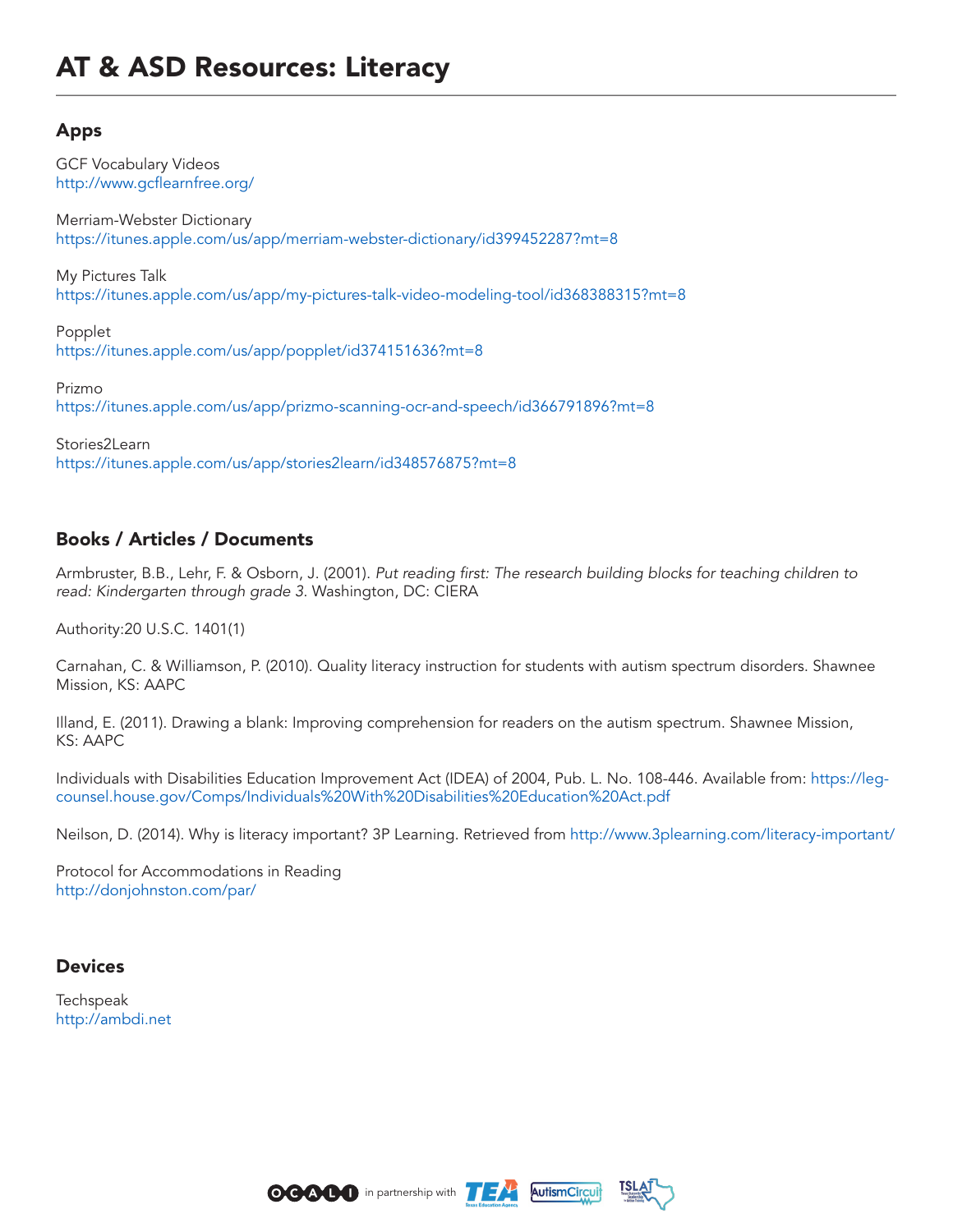## Software

Boardmaker http://www.mayer-johnson.com/boardmaker-software

**Clicker** http://www.cricksoft.com/us/home.aspx

Intellitools Classroom Suite and Intellikeys http://www.intellitools.com/classroom-suite.html

Kidspiration http://www.inspiration.com/

Kurzweil https://www.kurzweiledu.com/k3000-firefly/overview.html

Read & Write Gold http://www.texthelp.com/North-America/our-products/readwrite

Solo 6 http://donjohnston.com/solo/#UvpmuF6prGs

SymbolStix PRIME https://www.n2y.com/symbolstix-prime/

Writing with Symbols http://www.mayer-johnson.com/writing-with-symbols-bundle

WYNN http://www.freedomscientific.com/LSG/products/wynn.asp

## Websites

Aspergers Autism Publishing Company (AAPC) https://www.aapcpublishing.net

Assistive Technology Internet Modules (ATIM) www.atinternetmodules.org

Autism Internet Modules (AIM) www.autisminternetmodules.org

Baltimore City Public Schools - Boardmaker Books http://www.baltimorecityschools.org/site/Default.aspx?PageID=1446

Bookshare https://www.bookshare.org/cms/

Informal Assessment Using Symbols http://sda.doe.louisiana.gov/ResourceFiles/Literacy/Informal%20Assessment%20Using%20Symbols.wmv

Joy Zabala - SETT Framework http://www.joyzabala.com/Documents.html

Learning Ally http://www.learningally.org





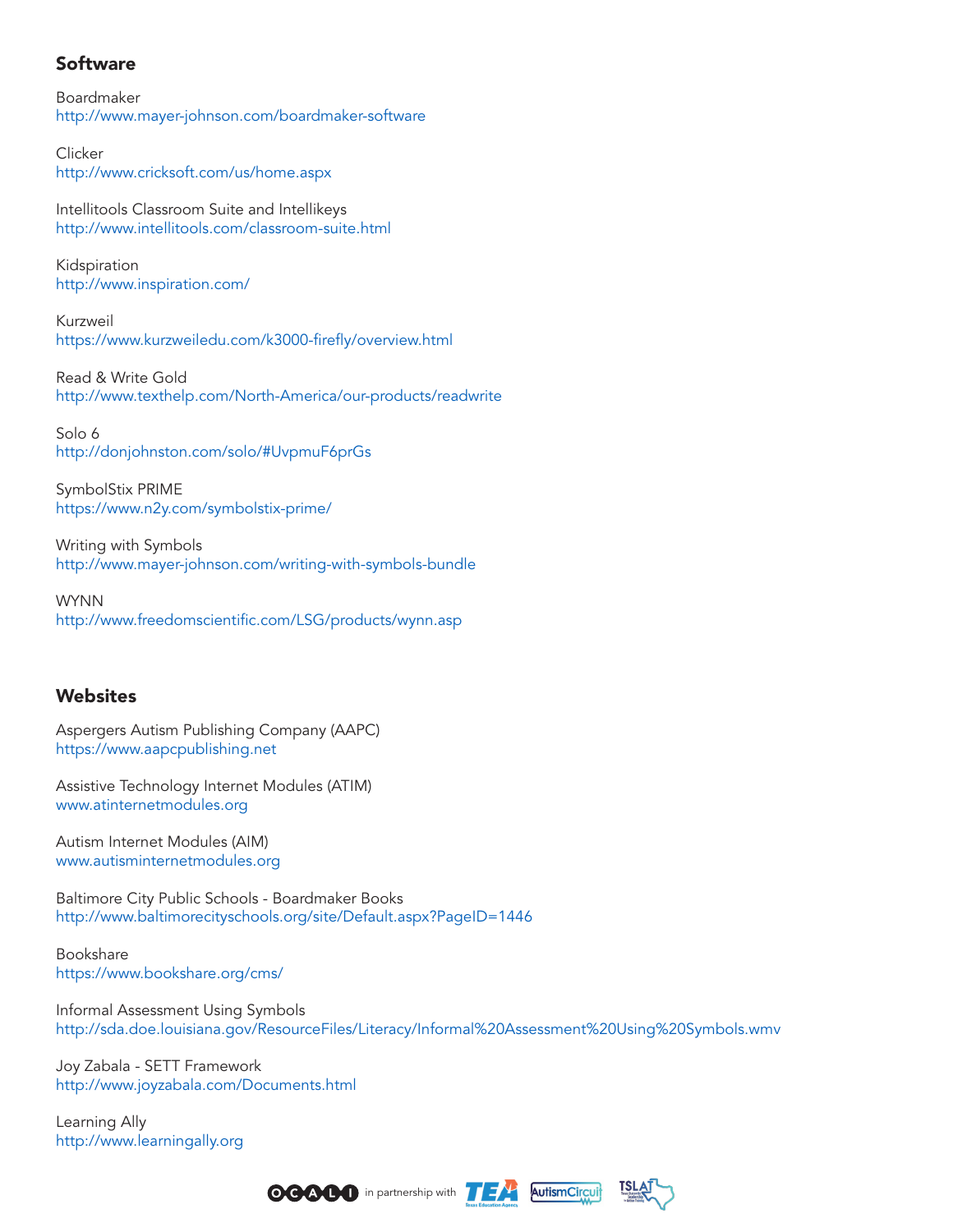Low Tech Content Specific Communication Board http://fdlrsregion3curriculumvisuals.wikispaces.com/Biomes

National Center on Accessible Educational Materials http://aem.cast.org/navigating/aem-navigator.html#.Vbfg88bFilw

National Instructional Materials Access Center (NIMAC) http://www.nimac.us

OCALI Autism Center Book Studies http://www.ocali.org/project/asd\_book\_studies

OCALI Autism Center Resource Gallery http://www.ocali.org/project/resource\_gallery\_of\_interventions

PowerPoint Books http://www.setbc.org/setbc/accessiblebooks/

Student Inventory for Technology Supports (SIFTS) sifts.ocali.org

Tarheel Reader http://tarheelreader.org

UDL Book builder Edition CAST http://bookbuilder.cast.org

Voicethread http://voicethread.com

Youtube www.youtube.com





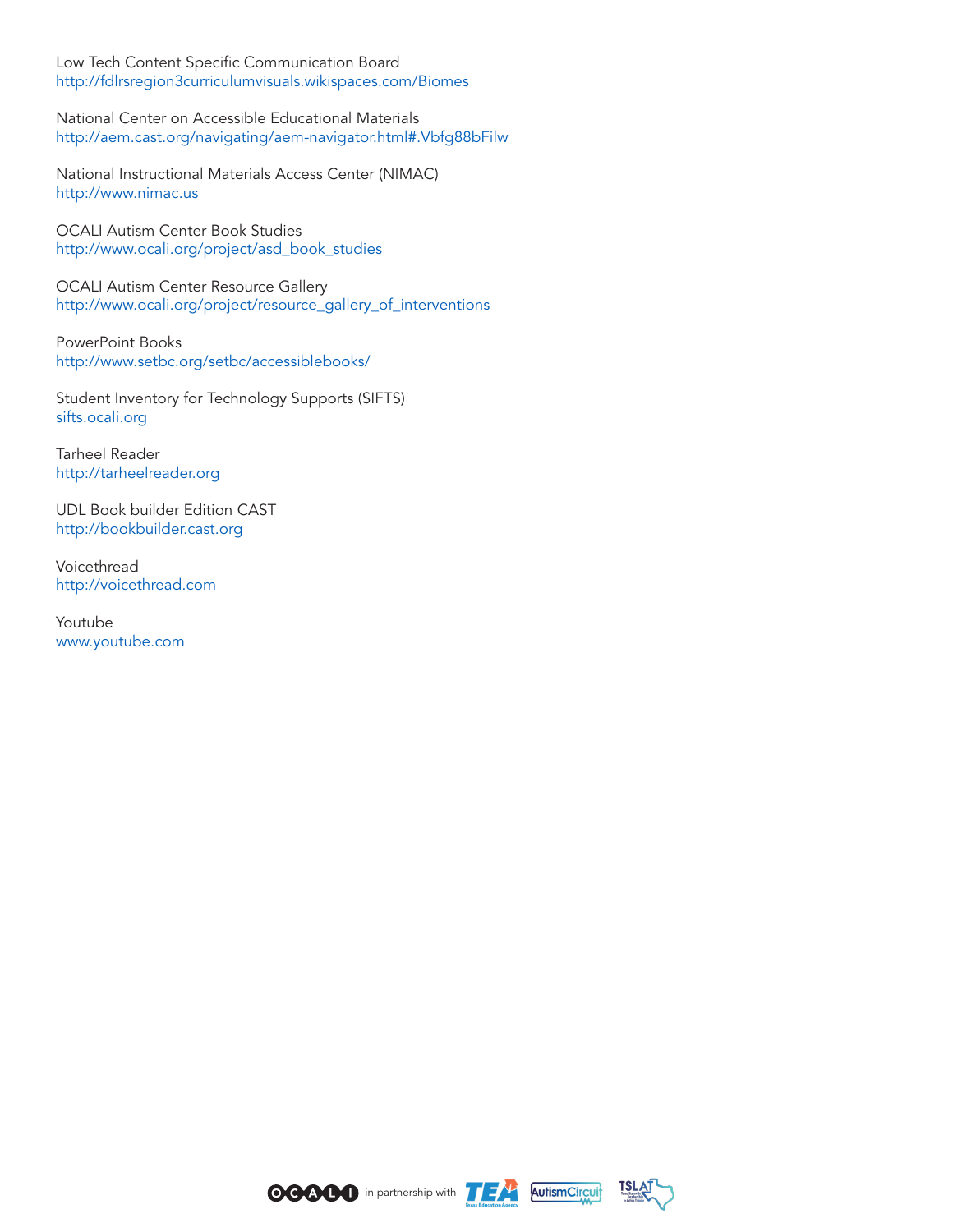# AT & ASD Resources: Organization

#### Assistive Technology Internet Modules

Bessey-Bushnell, F. (2017). Using the WATI AT Assessment Process: Organization: Time Management: Online training module. In Ohio Center for Autism and Low Incidence (OCALI), Assistive Technology Internet Modules, www.atinternetmodules.org. Columbus, OH: OCALI.

Bessey-Bushnell, F. (2017). Using the WATI AT Assessment Process: Organization: Information Management - Part II: Online training module. In Ohio Center for Autism and Low Incidence (OCALI), Assistive Technology Internet Modules, www.atinternetmodules.org. Columbus, OH: OCALI. Module in preparation.

Stindt, K. (2017). Using the WATI AT Assessment Process: Organization: Self-Management – Part IV: Online training module. In Ohio Center for Autism and Low Incidence (OCALI), Assistive Technology Internet Modules, www.atinternetmodules.org. Columbus, OH: OCALI.

Stindt, K. (2017). Using the WATI AT Assessment Process: Organization: Materials Management – Part III: Online training module. In Ohio Center for Autism and Low Incidence (OCALI), Assistive Technology Internet Modules, www.atinternetmodules.org. Columbus, OH: OCALI. Module in preparation.

Weingarten, S. (2016). Using the WATI AT Assessment Process: Organization - Part I: Online training module. In Ohio Center for Autism and Low Incidence (OCALI), Assistive Technology Internet Modules, www.atinternetmodules.org. Columbus, OH: OCALI.

## Apps

BrainWorks - https://itunes.apple.com/us/app/brain-works/id524997517?mt=8

First Then Visual Schedule - https://itunes.apple.com/us/app/first-then-visual-schedule/id355527801?mt=8 https://itunes.apple.com/us/app/outliner/id284455726?mt=8

Location Alerts - http://locationalerts.appsicum.com/ https://itunes.apple.com/us/app/visual-schedule-planner/id488646282?mt=8

My Video Schedule - https://itunes.apple.com/us/app/my-video-schedule/id463787252?mt=8

Notability - https://itunes.apple.com/us/app/notability/id360593530?mt=8

Outliner – https://itunes.apple.com/us/app/outliner/id284455726?mt=8

PaperPort Notes - https://itunes.apple.com/us/app/paperport-notes/id476134017?mt=8 https://itunes.apple.com/us/app/my-video-schedule/id463787252?mt=8

Visual Schedule Planner - https://itunes.apple.com/us/app/visual-schedule-planner/id488646282?mt=8

## Autism Internet Modules

Aspy, R. (2012). Cognitive differences: Online training module (Plano, TX: The Ziggurat Group). In Ohio Center for Autism and Low Incidence (OCALI), Autism Internet Modules, www.autisminternetmodules.org. Columbus, OH: OCALI.

Smith, S. M. (2008). Visual supports: Online training module (Columbus: Ohio Center for Autism and Low Incidence). In Ohio Center for Autism and Low Incidence (OCALI), Autism Internet Modules, www.autisminternetmodules.org. Columbus, OH: OCALI.

Wragge, A. (2011). Social narratives: Online training module (Columbus, OH: OCALI). In Ohio Center for Autism and Low Incidence (OCALI), Autism Internet Modules, www.autisminternetmodules.org. Columbus, OH: OCALI.





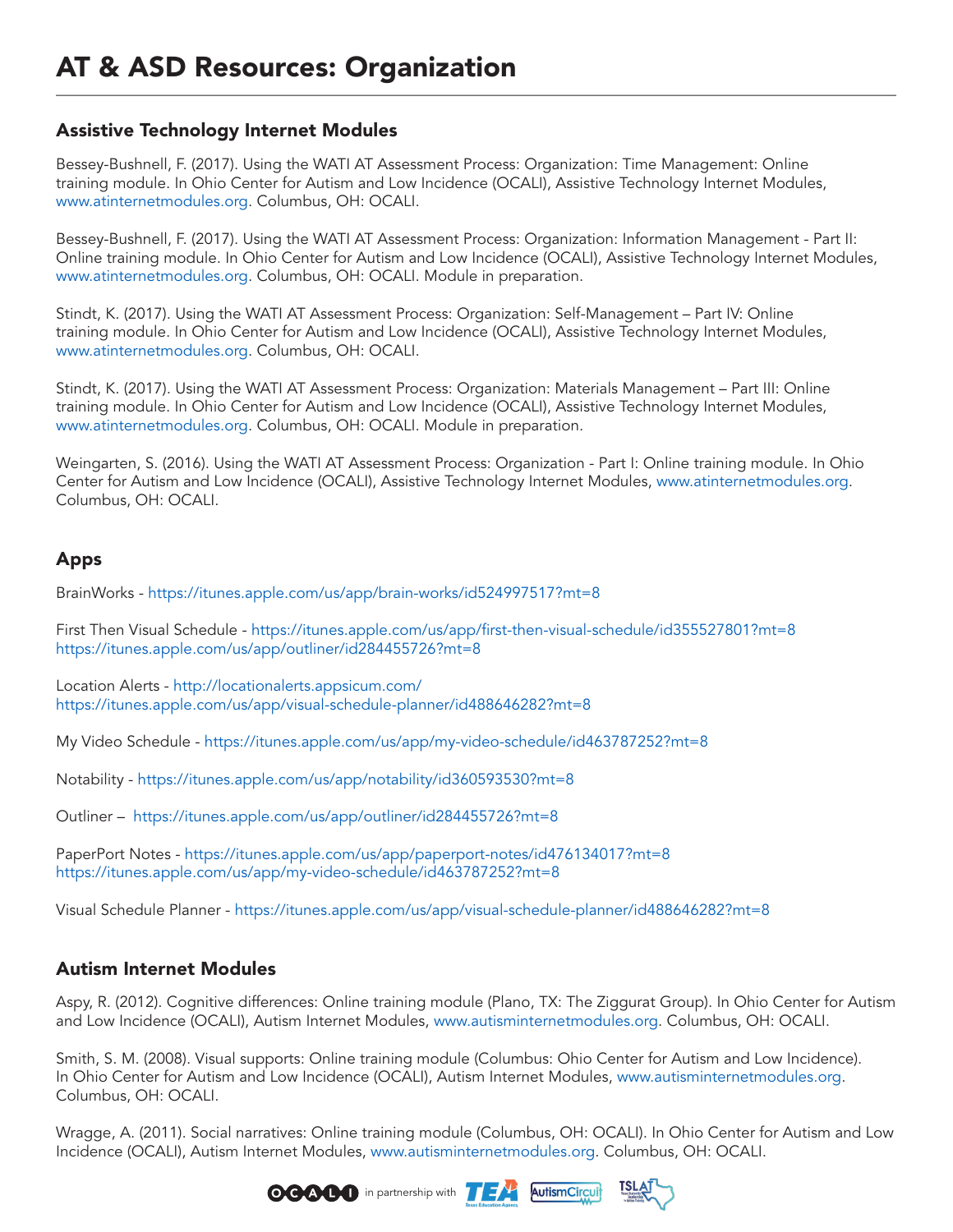## Books, Articles, Assessments, Documents

Aspy, R. and Grossman, B. (2007). Underlying Characteristics Checklists (UCC). Shawnee Mission, KS: AAPC.

Dawson, P. & Guare, R (2010). Executive skills in children and adolescents: A practical guide to assessment and intervention (2nd ed.). NYC: The Guilford Press.

Cooper-Kahn, J. & Dietzel, L. (2008). Late, Lost, and Unprepared: A parent's guide to helping children with executive functioning. Bethesda: Woodbrine House. This is the Cooper-Kahn 2008 one. Slide should be Cooper-Kahn & Dietzel.

Dawson, P. & Guare, R (2009). Smart but scattered: The revolutionary "Executive Skills" approach to helping kids reach their potential. NYC: The Guilford Press.

Gioia, Isquith, Guy, & Kenworthy; 2000

Gioia, G. A., Isquith, P. K., Guy, S. C., & Kenworthy, L. (2000). Behavior rating inventory of executive function. Child Neuropsychology, 6(3), 235-238. doi:10.1076/chin.6.3.235.3152

Individuals with Disabilities Education Improvement Act (IDEA) of 2004, Pub. L. No. 108-446. Available from: https://legcounsel.house.gov/Comps/Individuals%20With%20Disabilities%20Education%20Act.pdf

#### **Websites**

Cool Tools for School - http://cooltoolsforschools.wikispaces.com/Organiser+Tools

Holt Graphic Organizers - http://my.hrw.com/nsmedia/intgos/html/igo.htm

Joy Zabala - SETT Framework - http://www.joyzabala.com/Documents.html

iRubric - http://www.rcampus.com/indexrubric.cfm

OCALI Student Inventory for Technology Supports (SIFTS) - http://sifts.ocali.org

Rubrics4Teacbers - http://www.rubrics4teachers.com

Teachers First Rubrics and Rubric Makers - http://www.teachersfirst.com/single.cfm?id=8602

## Software/Tools

Apple Watch - http://www.apple.com/watch

Evernote - https://evernote.com

Kurzweil - https://www.kurzweiledu.com/default.htm Example of digital highlighting and text extraction - https://www.youtube.com/watch?v=ox5T7bnF7xA

Livescribe Bluetooth Pen - http://www.livescribe.com/en-us Video - https://youtu.be/TFE74S40WoI https://www.youtube.com/watch?v=ox5T7bnF7xA

Microsoft OneNote - https://www.onenote.com

Oh,don't forget… - http://ohdontforget.com

Remind (formerly Remind101) - https://www.remind.com

Time Timer Watch – http://www.timetimer.com/collections/watches http://www.apple.com/watch/





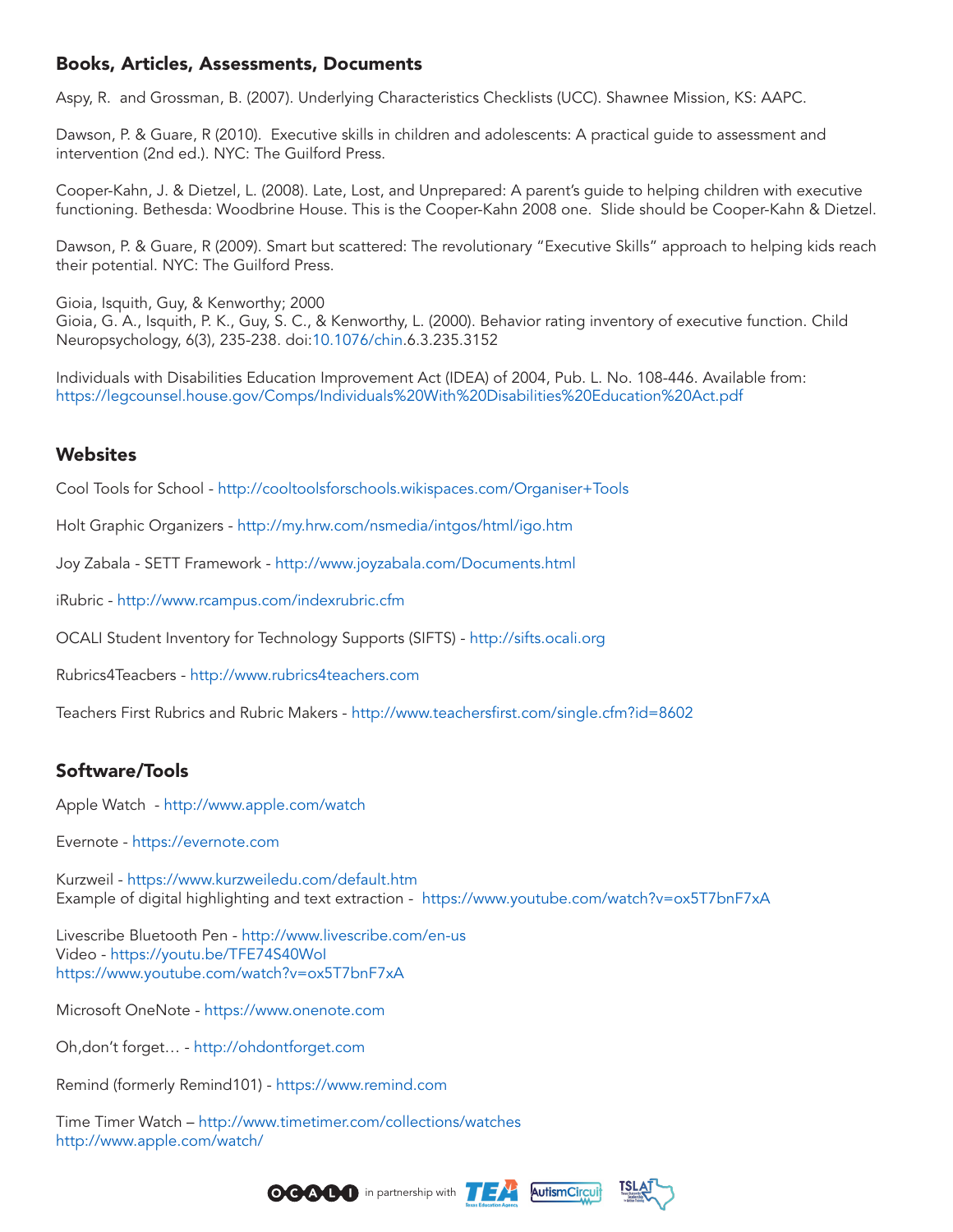Txt2day (formerly textmemos) - http://www.txt2day.com

Zoho Notebook - https://www.zoho.com/notebook/login.html

Zotero - https://www.zotero.org

Watch Minder - http://www.watchminder.com

## Video

Guided Notes http://www.theteachertoolkit.com/index.php/tool/guided-notes

In Brief: Executive Function: Skills for Life and Learning https://www.youtube.com/watch?v=efCq\_vHUMqs http://www.theteachertoolkit.com/index.php/tool/guided-notes





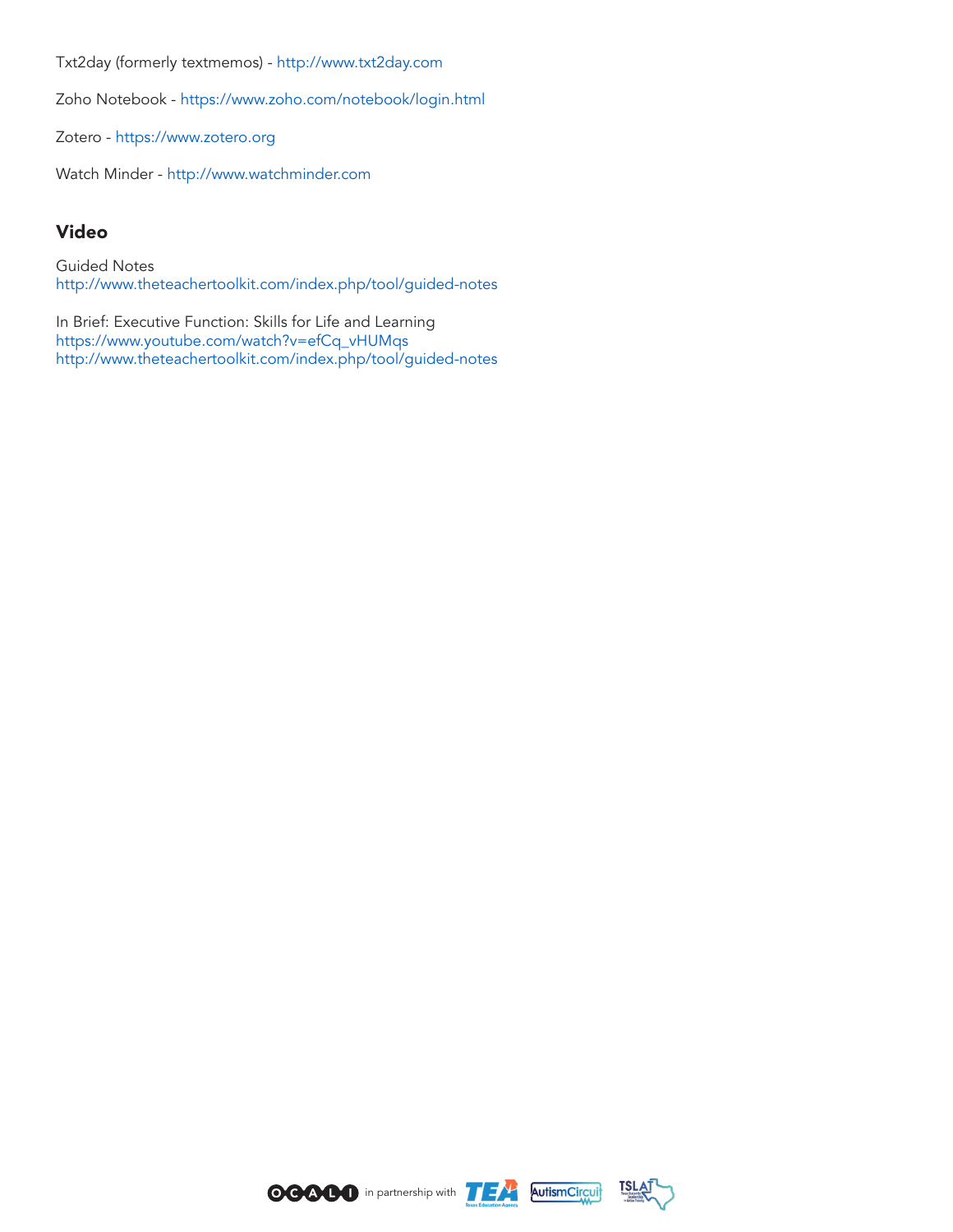# AT & ASD Resources: Social

## Apps

Anxiety by iCounselor https://itunes.apple.com/us/app/icounselor-anxiety/id336555160?mt=8 Breathe2Relax https://itunes.apple.com/us/app/breathe2relax/id425720246?mt=8 Children's Countdown Visual Countdown Timer for Preschoolers https://itunes.apple.com/us/app/childrens-countdown-visual-countdown-timer-for-preschoolers/id541364004?mt=8 iCreate Social Skills Stories https://itunes.apple.com/us/app/i-create...-social-skills/id513666306?mt=8 iPrompts https://itunes.apple.com/us/app/iprompts/id410386084?mt=8 My Pictures Talk by Grembe https://itunes.apple.com/us/app/my-pictures-talk-video-modeling/id368388315?mt=8

Proloquo2Go https://itunes.apple.com/us/app/proloquo2go-symbol-based-aac/id308368164?mt=8

Quick Cues Social Scripts https://itunes.apple.com/us/app/quickcues/id360381130?mt=8

Scene Speak by Good Karma Application https://itunes.apple.com/us/app/scene-speak/id420492342?mt=8

SOSH

https://itunes.apple.com/us/app/sosh/id442685559?mt=8

SoundingBoard Ablenet

https://itunes.apple.com/us/app/soundingboard/id390532167?mt=8

Stories2Learn https://itunes.apple.com/us/app/stories2learn/id348576875?mt=8

Talk Too Much? https://itunes.apple.com/us/app/talk-too-much/id642257820?mt=8

The Social Express II https://itunes.apple.com/us/app/the-social-express-ii/id886896435?mt=8

Time Timer https://www.timetimer.com

Turn Taker https://itunes.apple.com/nz/app/turn-taker-social-story-sharing/id704876040?mt=8





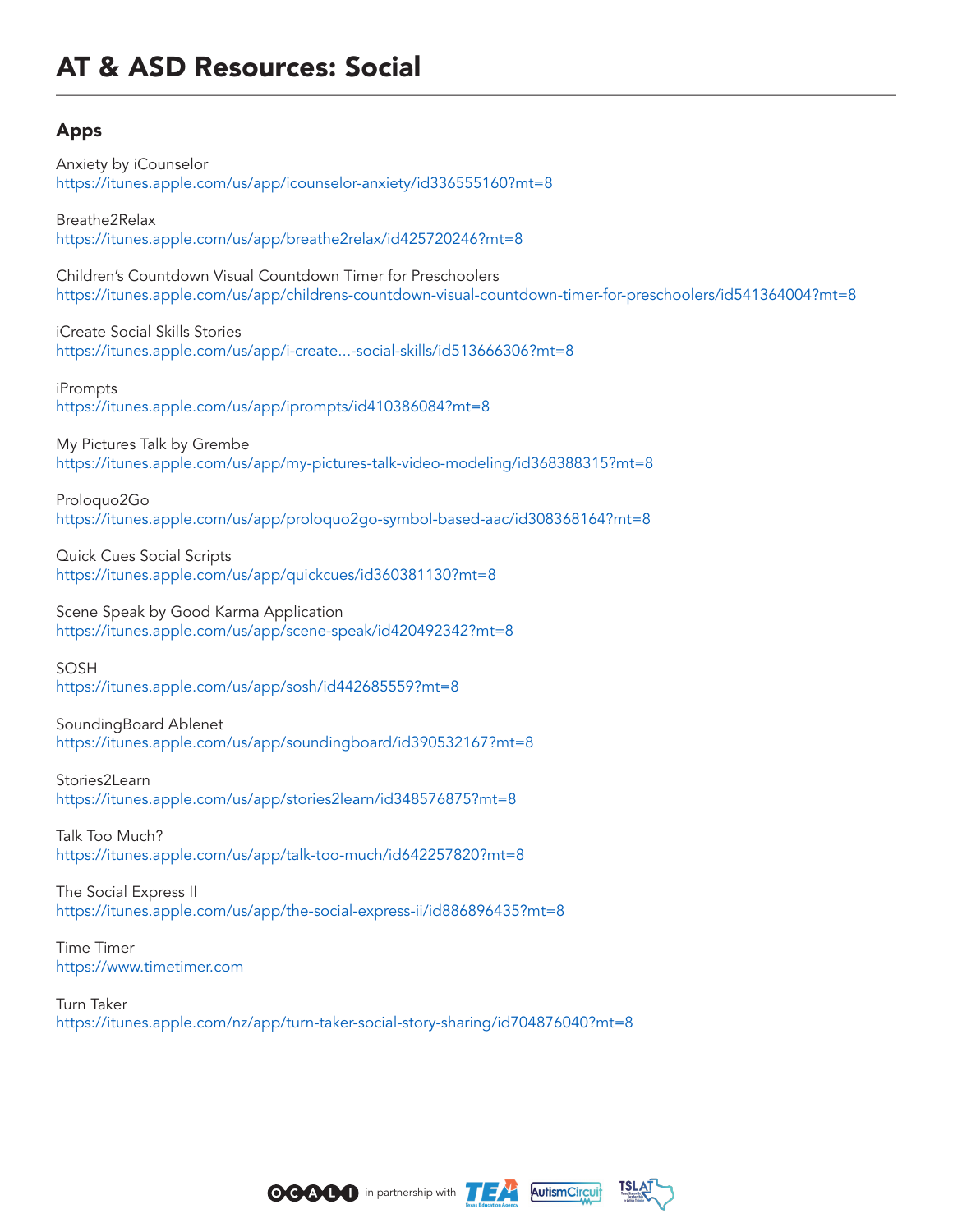## Communication Devices

7 Level Communication Enabling Devices https://enablingdevices.com/catalog/assistive\_technology\_devices\_used\_in\_education/communication-builders/7-level-communication-builders

Logan Proxtalker https://logantech.com/products/proxtalker

## Software

Boardmaker Online http://www.mayer-johnson.com/boardmaker-software

Clicker by Crick Software http://www.cricksoft.com/us/home.aspx

Picture It! Attainment Software https://www.attainmentcompany.com/picture-it-software

Picture It! Suncastle http://www.suncastletech.com/pit.html

Picture This from Silver Lining Multimedia https://www.silverliningmm.com/ptframe.htm

Symbolstix N2Y https://www.n2y.com/symbolstix-prime/

Writing with Symbols from Mayer Johnson http://www.mayer-johnson.com/writing-with-symbols-bundle

#### Tools

Color Count Down Timer by Polder http://www.polder.com/shop/measuring-temperature/timers/digital-dual-timer-2

Time Timer https://www.timetimer.com

Time Tracker Mini by Learning Resources https://www.learningresources.com/product/time+tracker--174-+mini.do

#### **Websites**

9th Planet Video Modeling http://9thplanet.org/

Aspergers Autism Publishing Company (AAPC) https://www.aapcpublishing.net

Aspergers Social Stories http://www.aspergerssocialstories.com





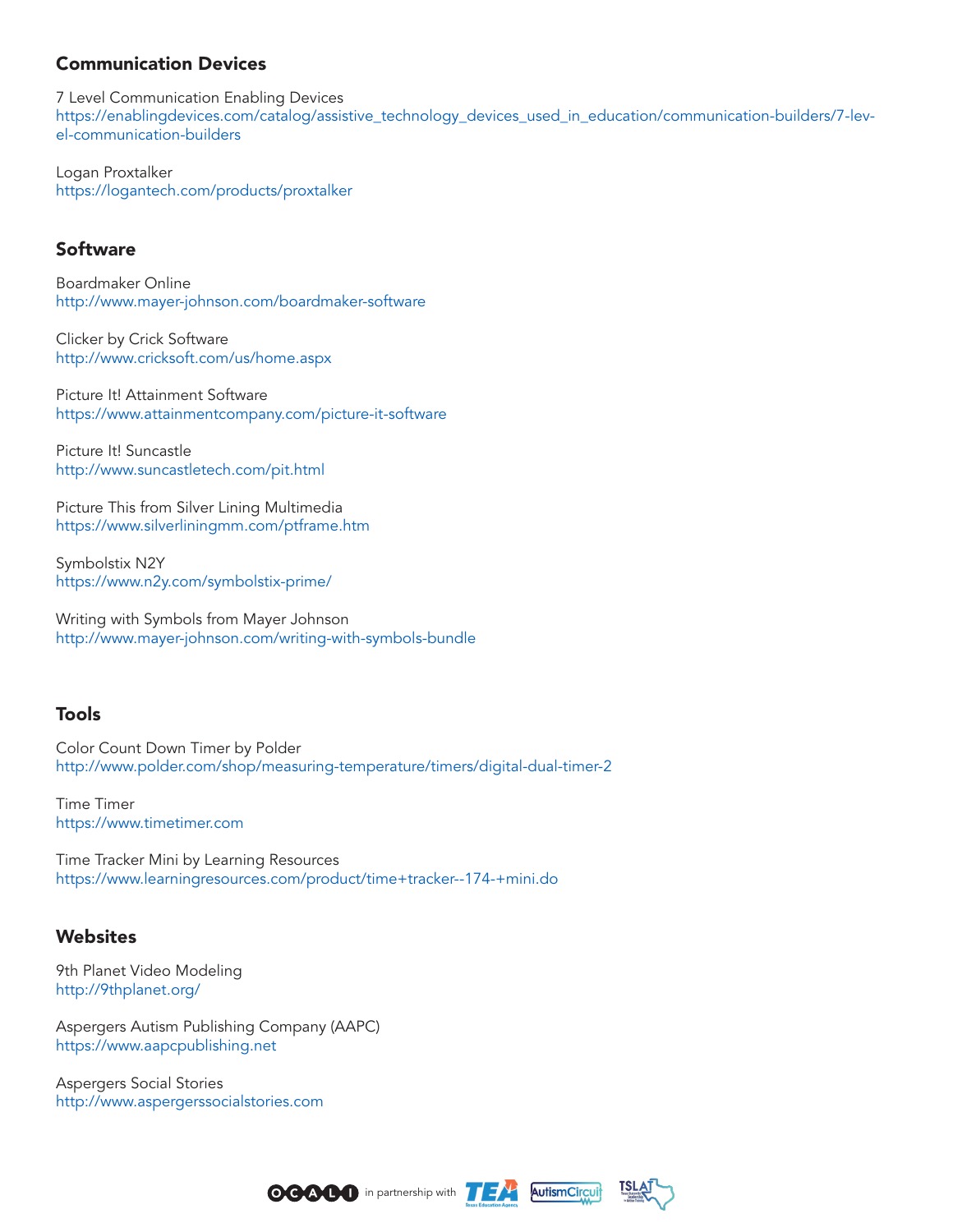Assistive Technology Internet Modules (ATIM) http://www.atinternetmodules.org

Autism Internet Modules (AIM) http://www.autisminternetmodules.org

Autism Resource Gallery by OCALI http://www.ocali.org/project/resource\_gallery\_of\_interventions

Book Study Resources by OCALI http://www.ocali.org/project/asd\_book\_studies

Center on the Social and Emotional Foundations for Early Learning http://csefel.vanderbilt.edu

Coulter Video http://www.coultervideo.com/#!manners-for-the-real-world-video/c1fom

Free Videos for Autistic Kids http://www.freevideosforautistickids.com

Head Start for Inclusion http://headstartinclusion.org

Joy Zabala - SETT Framework http://www.joyzabala.com/Documents.html

Make Belief Comix http://www.makebeliefscomix.com

Social Competence Webinar Series by OCALI http://www.ocali.org/project/social\_competence

Student Inventory for Technology Supports (SIFTS) Atfeaturematching.org

Teacher Tube for video modeling www.teachertube.com

Timers Blog http://www.friendshipcircle.org/blog/2012/11/06/20-visual-timers-for-children-with-special-needs/

YouTube for video modeling www.youtube.com





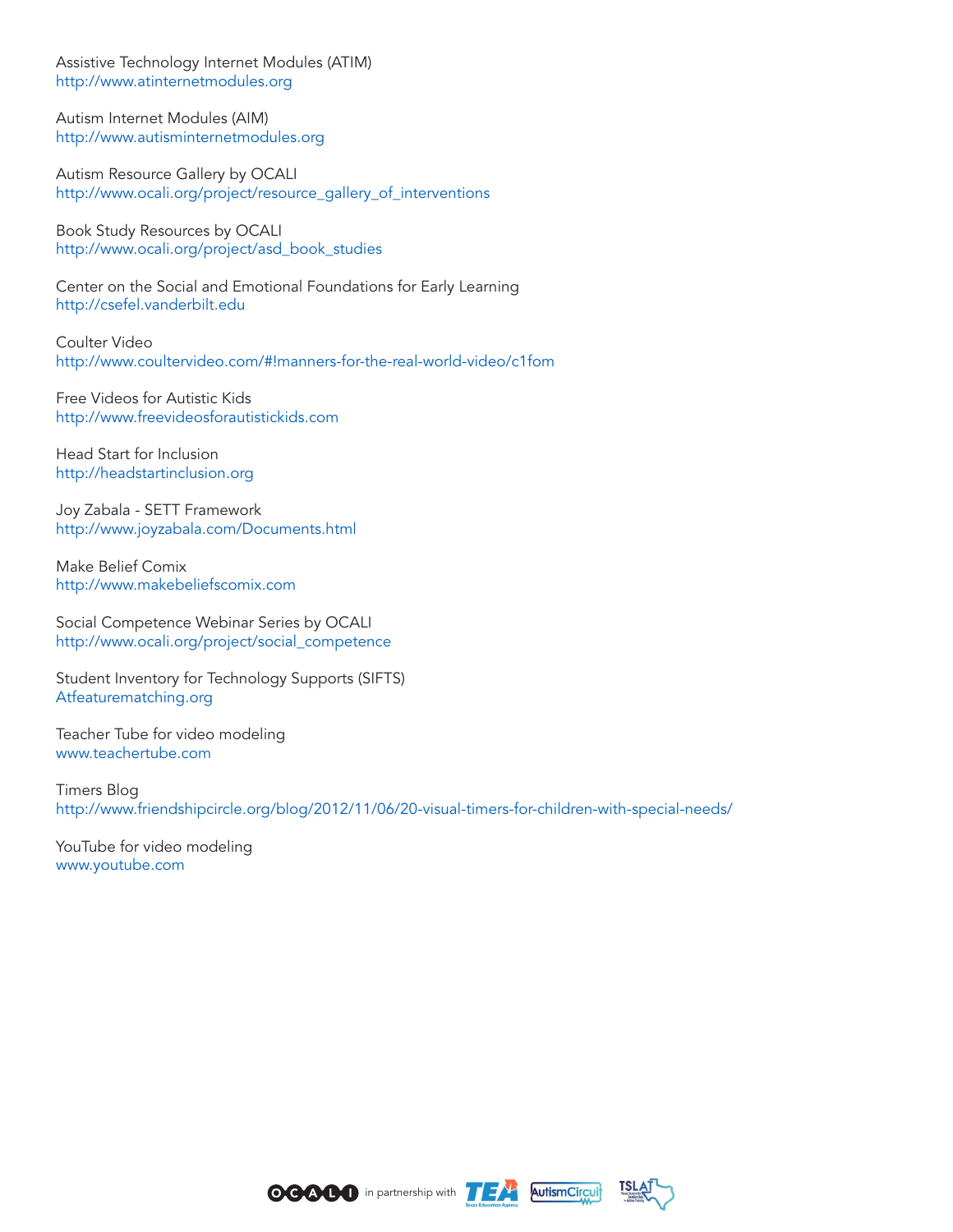# Texas Resources

Texas Statewide Leadership for Autism Training (TSLAT) www.txautism.net

Texas Autism Circuit www.autismcircuit.net

TARGET https://region13.wistia.com/medias/baljedvmq3

Texas Assistive Technology Network (TATN) http://www.texasat.net

Texas Education Agency http://tea.texas.gov

Texas Project First www.texasprojectfirst.org

Assistive Technology ESC 20 www.esc20.net/default.aspx?name=ci\_se.AssistiveTechnology

Navigate Life Texas https://www.navigatelifetexas.org/en/family-support/assistive-technology-adaptive-equipment-for-children-with-disabilities

Autism Society of Texas www.texasautismsociety.org

Region 13 Online Autism Workshops http://www4.esc13.net/autism/workshops/online-workshops/

National Autism Association of North Texas http://www.naa-nt.org





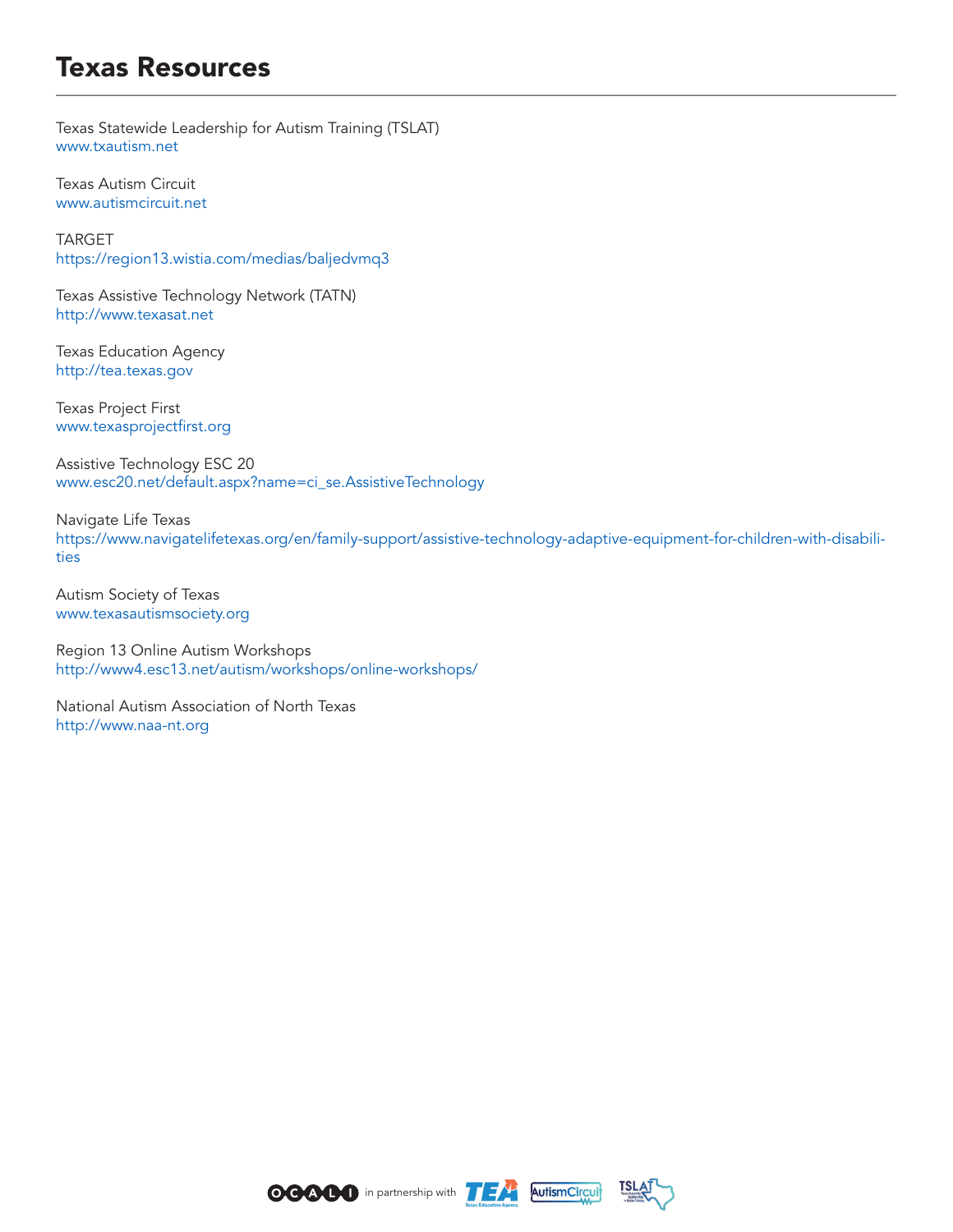## Alternative Writing Tools

Colored Notebook Paper www.amazon.com www.staples.com

Ergo Writer http://www.arthritissupplies.com/ergo-writer.html

IRISPen http://www.irislink.com/EN-US/c973/IRISPen-Executive-7---Pen-scanner.aspx

Livescribe Pen http://www.livescribe.com/en-us/

Raised Line Paper, Highlighted Paper https://www.therapyshoppe.com

Twist n' Write Pencil http://www.therapro.com/Browse-Category/Writing-Tools/Twist-n-Write-Pencils.html

## Apps

30/30 Countdown Timer - iOS https://itunes.apple.com/us/app/30-30/id505863977?mt=8

Abilipad - iOS https://itunes.apple.com/us/app/abilipad/id435865000?mt=8

AudioNote - Android https://play.google.com/store/apps/details?id=com.luminant.audionote

AudioNote - Notepad and Voice Recorder - iOS https://itunes.apple.com/us/app/audionote-notepad-voice-recorder/id369820957?mt=8

Blackboard for Kids - iOS https://itunes.apple.com/us/app/blackboard-for-kids/id700909359?mt=8

Clicker Connect - iOS http://www.cricksoft.com/us/products/clicker-apps/clicker-connect.aspx

Clicker Sentences - iOS http://www.cricksoft.com/us/products/clicker-apps/clicker-sentences.aspx

Noteability - iOS https://itunes.apple.com/us/app/notability/id360593530?mt=8

PaperPort Notes - iOS https://itunes.apple.com/us/app/paperport-notes/id476134017?mt=8

Read&Write for Android - Android https://play.google.com/store/apps/details?id=com.texthelp.readwriteforandroid&hl=en

Read&Write for Google Chrome - Chrome https://chrome.google.com/webstore/detail/readwrite-for-google-chro/inoeonmfapjbbkmdafoankkfajkcphgd?hl=en-US





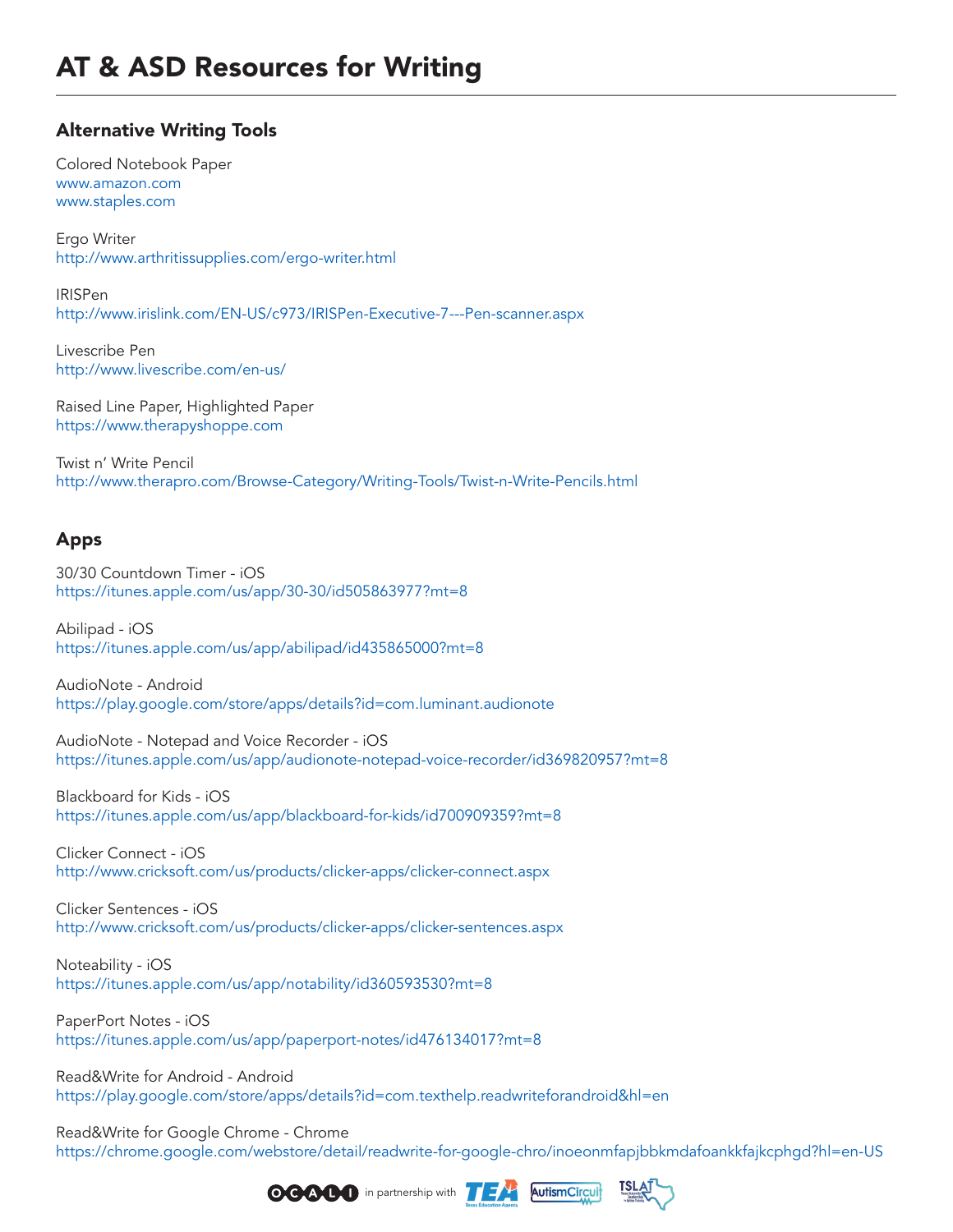Read&Write for iPad - iOS https://itunes.apple.com/us/app/read-write-for-ipad/id934749270?mt=8

Save to Google Drive - Android https://chrome.google.com/webstore/detail/save-to-google-drive/gmbmikajjgmnabiglmofipeabaddhgne?hl=en

SoundNote https://itunes.apple.com/us/app/soundnote/id364789577?mt=8

Too Long Didn't Read (TL;DR) - Android https://chrome.google.com/webstore/detail/tldr/beeblnjdndalgdcafnaacphgdanmekno?hl=en

TextGrabber - image to text:OCR and translate photo - iOS https://itunes.apple.com/US/app/id438475005?mt=8

TextGrabber + Translator - Android https://play.google.com/store/apps/details?id=com.abbyy.mobile.textgrabber.full&referrer=utm\_s ource%3DTextgrabberPro%26utm\_medium%3Dlanding

Time Timer - Android https://www.timetimer.com/collections/applications/products/time-timer-android-app

Time Timer - iOS https://www.timetimer.com/collections/applications/products/time-timer-ios-app

Whiteboard for Kids - iOS https://itunes.apple.com/us/app/whiteboard-for-kids-toddlers-draw-and-color-board/id903738926?mt=8

## Books

I Hate to Write by Cheryl Boucher http://ihatetowrite.com

You're Going to Love this Kid by Paula Kluth https://books.google.com/books?id=p1vQQgAACAAJ&dq=you%27re+Going+to+Love+this+Kid+by+Paula+Kluth&hl=en&sa=X&ved=0ahUKEwjt0bDswKfUAhXEzIMKHTdNAcAQ6AEIKzAA

## Cloud-Based and Web-Based Tools

MindMup https://www.mindmup.com

Newsela https://newsela.com/articles/pluto-planet-debate/id/28649/

Pinterest https://www.pinterest.com

Text Summarizer http://textsummarization.net/text-summarizer

**Webspiration** http://www.mywebspiration.com



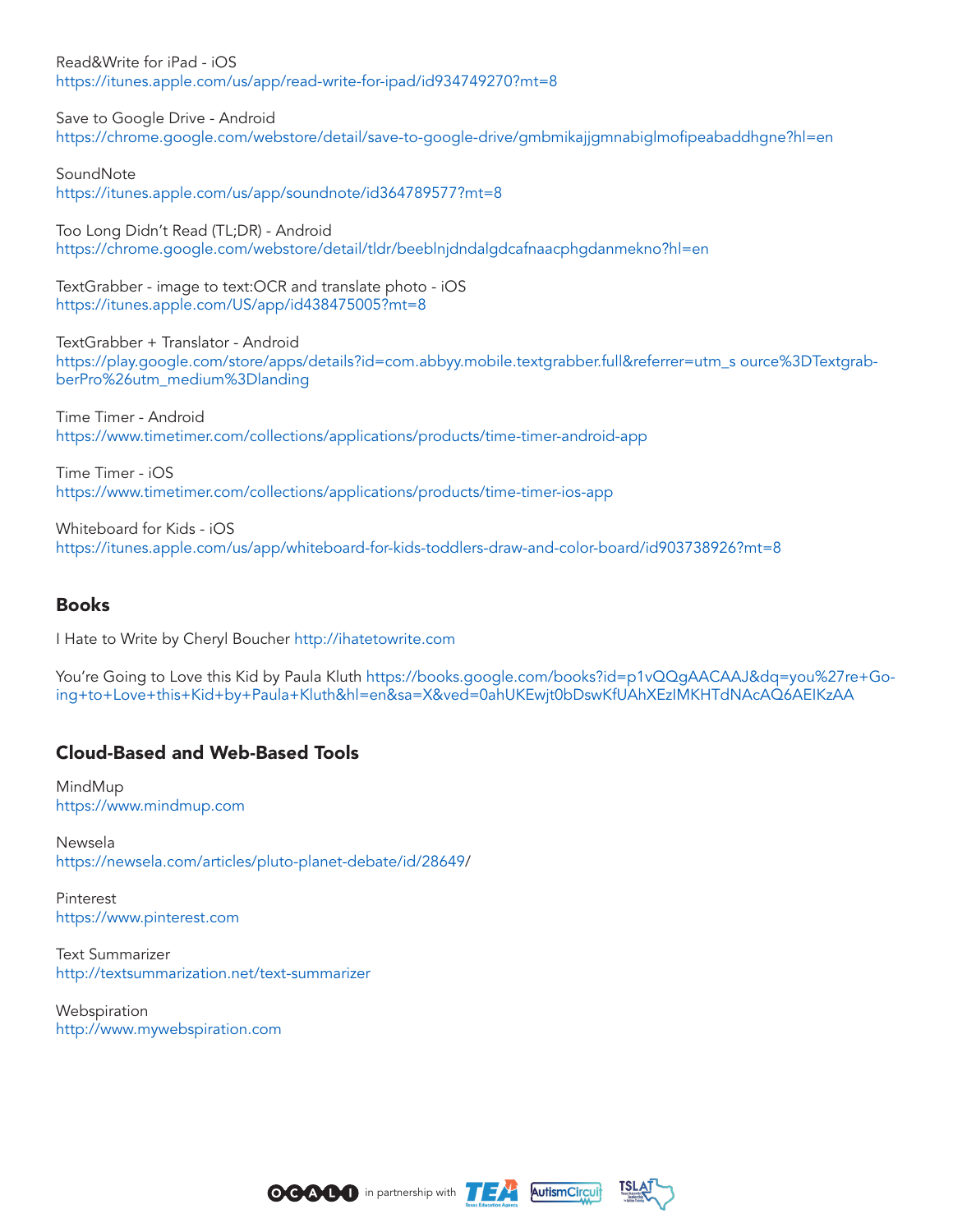## Software Programs

**Clicker** http://www.cricksoft.com/us/products/clicker/home/writer.aspx

Dragon Naturally Speaking https://www.nuance.com/dragon.html

First Author Writing Software http://donjohnston.com/firstauthorsoftware/

Kidspiration http://www.inspiration.com/Kidspiration

Inspiration http://www.inspiration.com/Inspiration

Kurzweil https://www.kurzweiledu.com/default.html

Read&Write https://www.texthelp.com/en-us/products/read-write/

SOLO Literacy Suite http://donjohnston.com/solo/

Sonocent Audio Notetaker https://www.sonocent.com/en-us/audio-notetaker

WordQ + SpeakQ http://goqsoftware.com/wordQspeakQ.php

WYNN Literacy Software Solution http://lsg.freedomscientific.com/products/wynn.asp

## Templates / Checklists / Protocols

DeCoste Writing Protocol http://donjohnston.com/decoste-writing-protocol/

How to Write a Friendly Letter: Step-by-Step http://www.primarythemepark.com/2014/02/write-friendly-letter-freebie/

Writing Checklists Bookmarks https://www.teacherspayteachers.com/Product/Writing-Checklist-Bookmarks-699213

## **Websites**

Aspergers Autism Publishing Company (AAPC) https://www.aapcpublishing.net

Chrome Web Store (Chrome apps, extensions) https://chrome.google.com/webstore/category/apps

Clicker Learning Grids - Free Resources http://www.learninggrids.com/us/